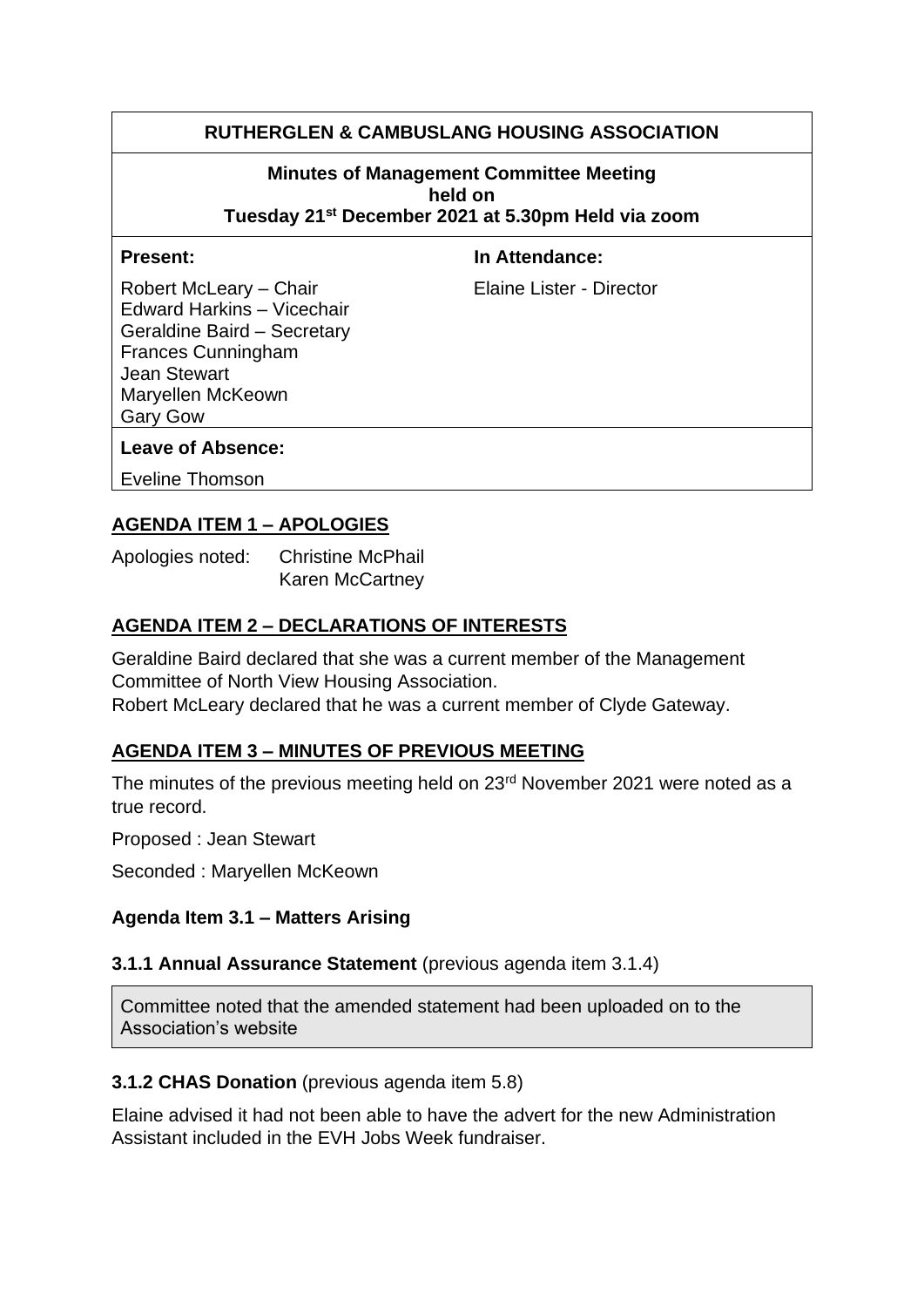Committee approved a direct donation of £200 to EVH's fundraising for CHAS

**3.1.3 Review of the Staff Structure** (previous agenda item 6.0)

Committee noted that;

- The Engagement & Communications Manager was now carrying out the tasks outlined in the job description
- The Housing Manager was now overseeing all housing management activities
- The new Administration Assistant would be recruited in the new year
- Revised job descriptions for all staff were being issued for signing

### **3.1.4 Office Opening Hours** (previous agenda item 9.0)

Committee noted that consultation with staff had been delayed due to the staff meeting being cancelled.

### **3.1.5 Away Day** (previous agenda item 10.0)

Committee agreed that no booking should be made until such times as there is clearer guidance from the Scottish Government regarding social contact and meetings.

However, they recognised the importance of reviewing the Business Plan and, in particular, the organisational objectives.

Members instructed Elaine to look into alternative options for a review day.

# **3.1.6 Leave of Absence** (previous agenda item 12.1)

Elaine explained that the Committee member had actually missed 4 consecutive meetings prior to the leave pf absence request. Under the Rules, this meant that her membership of the Management Committee automatically ended. As such the request for a leave of absence was invalid.

Committee noted and instructed Elaine to write a letter of thanks for her service on behalf of the Committee.

# **AGENDA ITEM 4.0 – MINUTES OF SUB-COMMITTEE MEETINGS**

### **4.1 Minutes of the Finance, Audit & Risk Sub-Committee Meeting – 18th November 2021**

The minutes of the sub-committee meeting held on 18<sup>th</sup> November 2021 were noted as a true record.

Proposed : Frances Cunningham

Seconded : Edward Harkins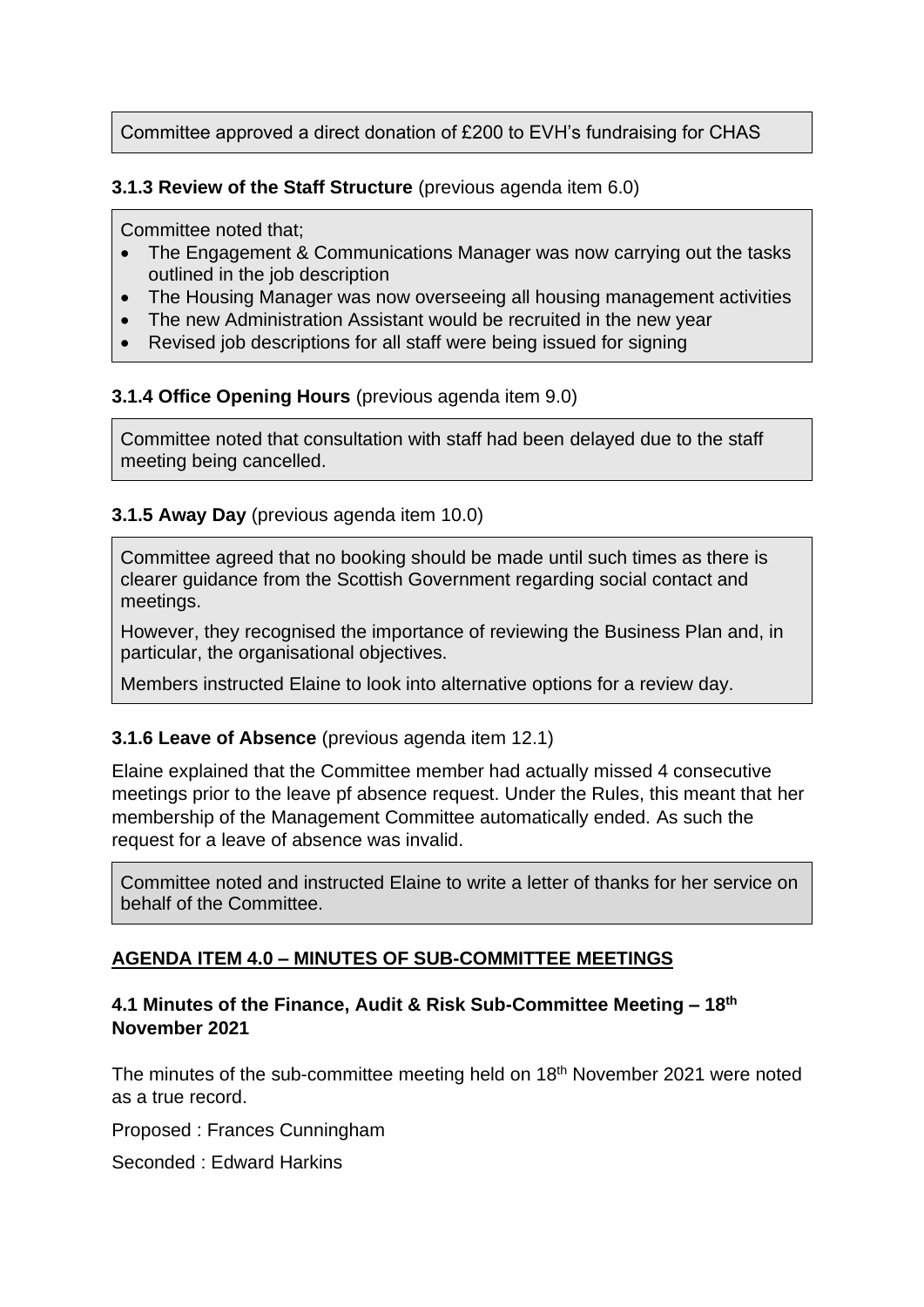There were no matters arising.

# **AGENDA ITEM 5.0 – COMMITTEE DIGEST**

#### **5.1 Working Arrangements**

Elaine advised that, due to the increase of the new variant of COVID and the changes to the guidance from the Scottish Government, the phased return to full time office working had been suspended.

Edward commented that he thought this was a pragmatic approach and urged caution before making any permanent decisions regarding working arrangements.

Committee noted that the position would be reviewed by the management team after the Christmas break.

#### **5.2 New Membership Application**

Committee approved the application for membership.

#### **5.3 Application to Join Management Committee**

Elaine advised that the application to join the Committee met the required criteria and that, if approved, the applicant would join as a co-optee until the next AGM when she could stand for election.

Members noted that a new member was a positive move towards addressing the risk of the Association not complying with the Regulatory Standards regarding the composition of the Committee. It was further noted that this had already been highlighted by the Regulator who, in particular, raised concerns about the high percentage of Committee members with more than 9 years' service.

Members agreed that recruiting new members had to be a priority objective for the Association and discussed the option of establishing a working group that would take a focused, proactive approach to publicising and promoting membership of the Committee.

It was clarified that new members could join before the AGM as co-optees. It was also confirmed that neither co-optees or 'professional' members were paid

Committee approved the application to join the Management Committee and noted that she would be co-opted until the next AGM when she can stand for election.

Members also agreed that the Chair should meet with the co-optee in the New Year as part of the induction process.

After discussion the Committee agreed to forming a working group to take forward the recruitment of new members. The working group will consist of the Chair, Vice-Chair, Director and Engagement & Communication Manager.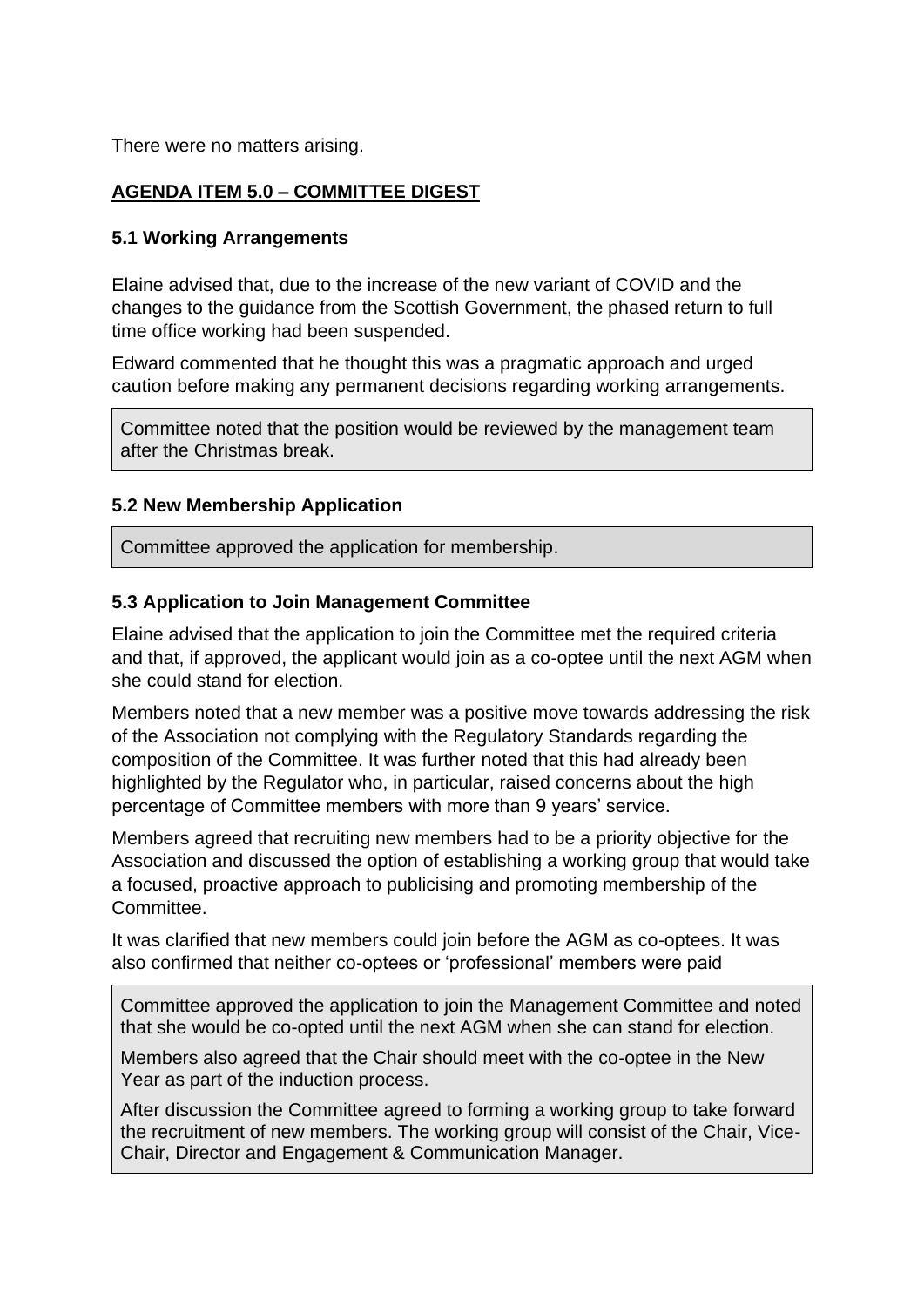# **AGENDA ITEM 6.0 – PROPOSED RENT INCREASE 2022/2023**

Elaine advised that the rent increase was intrinsically linked to the draft budget for the coming year and in future years will be presented together for consideration.

She further advised that the draft budget was based on the assumption of a 2.5% rent increase.

Geraldine noted that 2.5% appeared to be one of the lowest increases being proposed within RSLs and expressed concern as to the impact of a low increase on the Association's future financial position.

Robert agreed and suggested that more information on the long-term impact of a 2.5% was required. Elaine noted that timing was an issue due to the requirement to carry out a full consultation exercise prior to giving tenants 28 days notice of their new rent.

Edward commented that comparisons could change and that time-restricted decision could only be made on the information available at the time.

He noted that there had been a thorough discussion on the proposal at the Finance, Audit & Risk Sub-Committee as part of the consideration of the draft budget. He advised that a number of scenarios and increases had been considered but that the decision had been that, given the current financial environment, COVID etc, 2.5% was a fair compromise for the both the Association and tenants.

Edward commented that such issues and discussions highlighted the need to take a longer-term approach to budgeting and increases.

After further discussion, members approved the proposal to consult with tenants on a 2.5% rent increase for 2022/2023.

Members also agreed to review increase process in order to allow a longer-term strategic plan and agreed that this should take place early in the next financial year.

# **AGENDA ITEM 7.0 – DRAFT BUDGET 2022/2023**

Elaine reiterated that the rent increase and draft budget were linked and that the draft budget presented was based on an assumed 2.5% rent increase.

Robert reminded members that the draft had been discussed in detail at the Finance, Audit & Risk Sub-Committee which was now recommending the draft for ratification by the full Management Committee.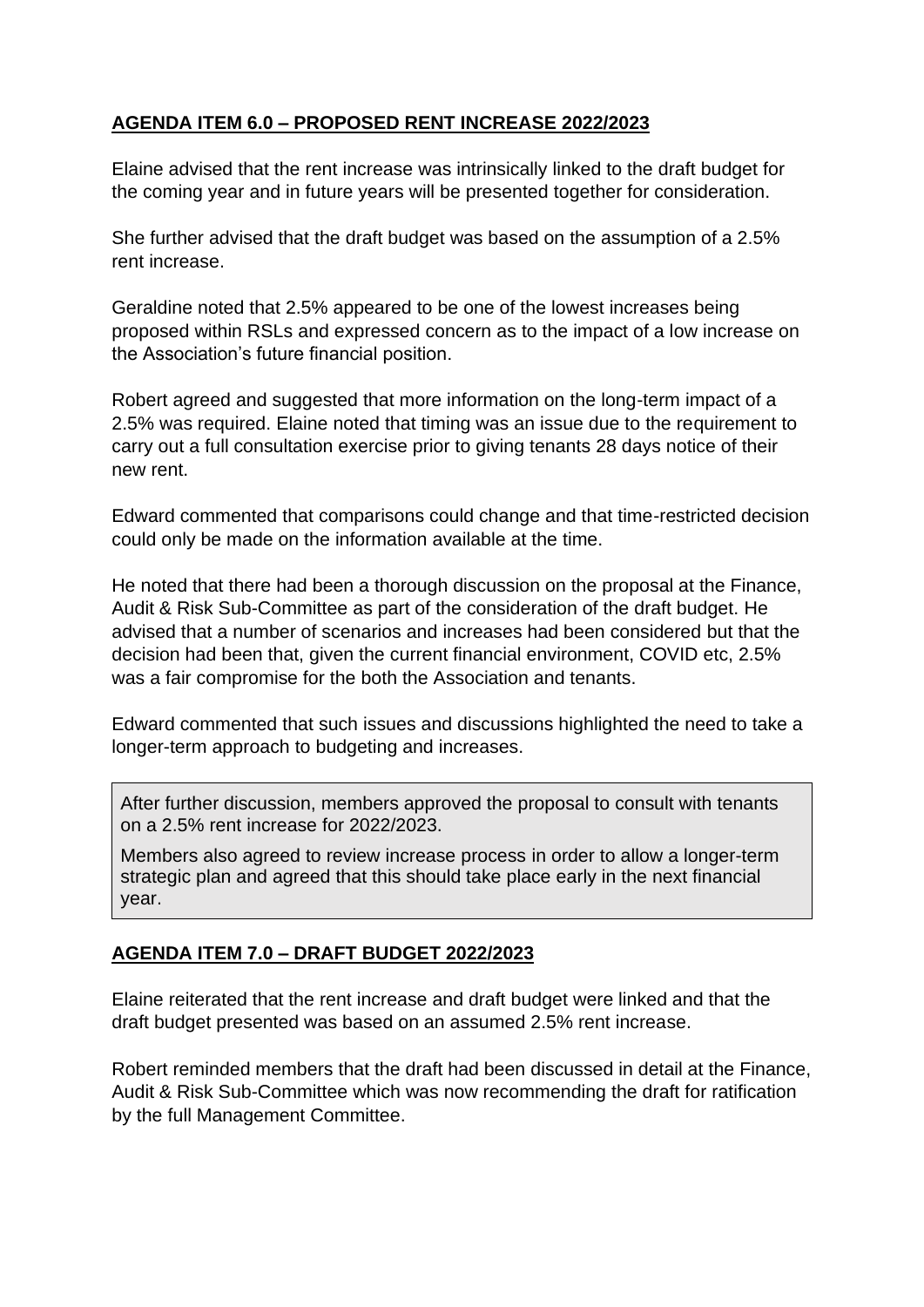Members discussed some of the other assumptions made in the draft before approving the draft budget.

# **AGENDA ITEM 8.0 – COVENANT AMEDMENT AGREEMENT**

Elaine explained the background to the amendment and the need to have it formally approved by the Management Committee.

After clarification of the details of the amendments, the agreement was approved by the Management Committee.

# **AGENDA ITEM 9.0 – CORRESPONDENCE**

### **9.1 GWSF's 20/21 Charter Report**

Elaine advised that the Glasgow & West of Scotland Forum's report on this year's Annual Report on the Charter was now available. The report also included a brief analysis of some of the COVID returns for the period April – September.

### **9.2 EVH Monthly Report**

### **9.3 GWSF Monthly Update**

# **9.4 SHARE Training & Development Brochures January – March 2022**

# **9.5 SHARE's Annual Conference – 11th & 12th March 2022**

Geraldine commented that she felt the cost of SHARE's residential conference had become excessively high over the past few years. Edward agreed that this was an issue but that it was important that Committee members ensured they took opportunities to update their knowledge and skills.

Jean stated that she had attended the SHARE conference in the past and had always found them extremely informative and enjoyable. She was also aware that a number of other Committee members had attended the conferences and found them useful.

After further discussion it was agreed that the conference should be booked for Jean, Karen, Edward, Robert & Maryellen.

Elaine was instructed to email all Committee members to ascertain if anyone else wanted to attend the conference on either a day or residential basis.

# **AGENDA ITEM 10.0 – ANY OTHER BUSINESS**

Edward advised that the Scottish Government had issued a consultation paper 'A New Deal for Tenants'. Although the key objectives seemed mostly concerned with the private rented sector there are some that could apply to all of the rented sector such as;

• Creating a new Housing Standard covering all homes